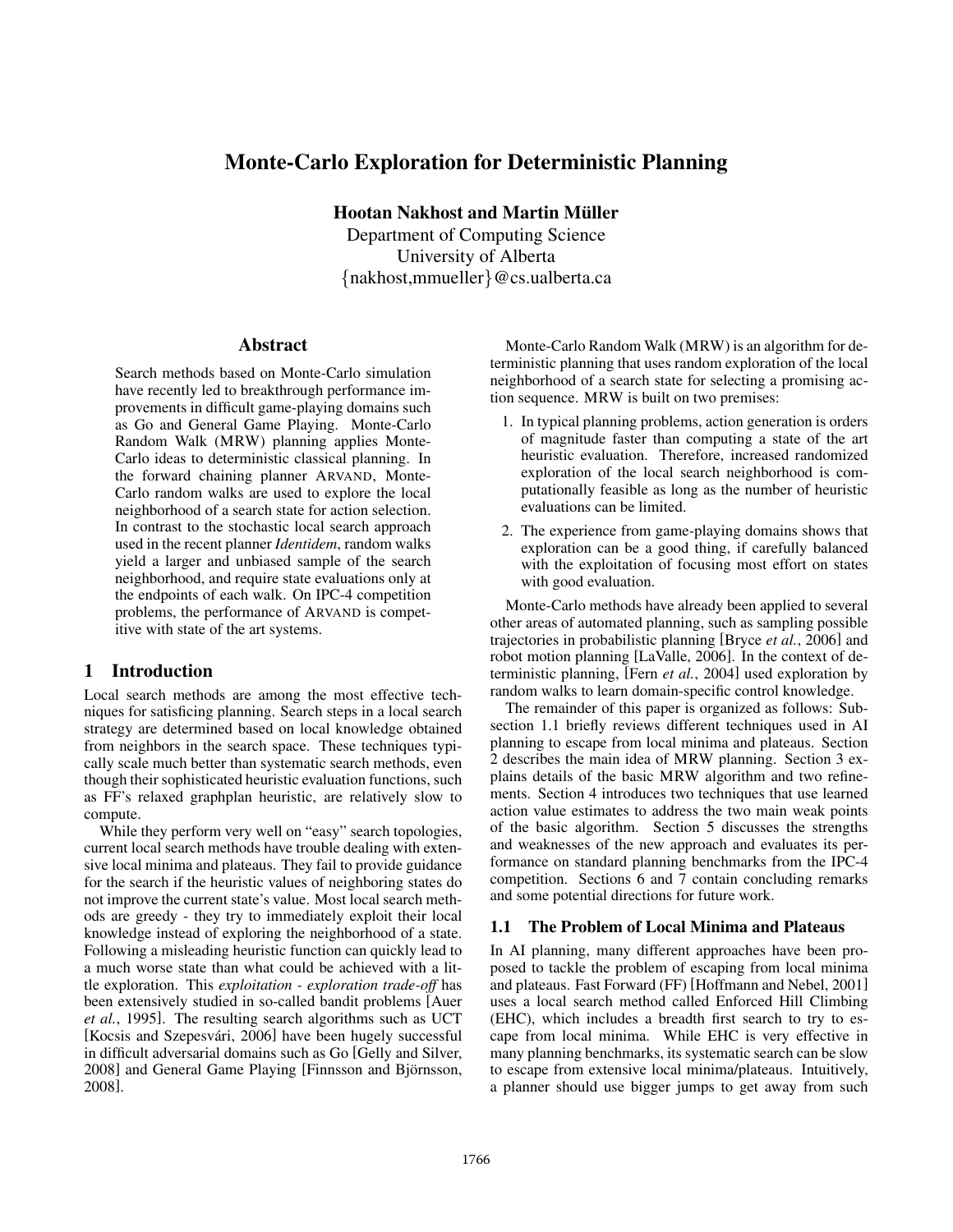traps. Several FF-inspired systems address this issue: Marvin [Coles and Smith, 2007] and YAHSP [Vidal, 2004] build macro action sequences, and Identidem [Coles *et al.*, 2007] uses stochastic local search.

Coles and Smith's planner Marvin adds machine-learned plateau-escaping macro-actions to EHC. Marvin's learning system memoizes successful action sequences that led to an *exit* from a plateau, and attempts to escape from similar plateaus via these macros. This strategy is most effective in search spaces that contain many repeating structures.

Vidal's YAHSP constructs an additional macro action in each search step, using actions in FF's relaxed planning graph. This macro-action allows YAHSP to make a big step in the search space, which can help to quickly escape from local minima. The YAHSP look-ahead strategy requires a heuristic function that can also produce the actions of a relaxed plan. Its effectiveness depends on the quality of these actions.

FF, Marvin and YAHSP do not use much exploration. FF and Marvin explore only when the local search gets stuck. While the single macro-action built from the relaxed plan allows YAHSP to jump out of traps, this planner does not explore the neighborhood.

Coles and Smith's Identidem introduces exploration by stochastic local search (SLS) [Hoos and Stützle, 2004]. Identidem's exit strategy consists of trying successively longer *probes*, action sequences chosen probabilistically from the set of all possible actions in each state. Identidem evaluates the FF heuristic after each action of each probe, and immediately jumps to the first state that improves on the start state.

## 2 Monte-Carlo Random Walks in Planning

In MRW planning, fast Monte-Carlo random walks are used for exploring the neighborhood of a search state. A relatively large set of states  $S$  in the neighborhood of the current state  $s<sub>0</sub>$  is sampled before greedily selecting a most promising next state  $s \in S$ . Each state in S is reached through a new random walk starting from  $s_0$ . All states in S, *but no states along the walks*, are evaluated by a heuristic function  $h$ , for example by the FF heuristic. When a stopping criterion is satisfied, the algorithm replaces  $s_0$  by the minimum h-value element of S. This method uniformly deals with both problems of local search methods: it quickly escapes from local minima, and can recover from areas where the evaluation is poor. The method does not rely on any assumptions about the local properties of the search space or heuristic function. It locally explores the state space before it commits to an action sequence that leads to the best explored state.

Compared to Identidem's probing strategy, ARVAND is able to find better neighbors because of increased sampling and delayed commitment to an action sequence. However, if Identidem finds a very good neighbor, it jumps there immediately, while ARVAND will waste time on more exploration. This issue is partially resolved by the *acceptable progress* stopping criterion of Section 3.2.

Experiments in Section 5 show that this simple planning method significantly outperforms FF on hard planning tasks, and is competitive with recent systems that are built on top of FF's relaxed graphplan heuristic. A main benefit of MRW planning is that increased exploration through fast random walks can overcome many biases introduced by heuristic evaluation functions, while retaining much of their guiding power.

## 3 Local Search using Monte Carlo

Algorithm 1 shows an outline of the MRW method. For a given planning problem, a forward-chaining search in the state space of the problem is used to find the solution. Search builds a chain of states  $s_0 \rightarrow s_1 \rightarrow s_2 \rightarrow \cdots \rightarrow s_n$  such that  $s_0$  is the initial state,  $s_n$  is a goal state, and each transition  $s_j \rightarrow s_{j+1}$  uses an action sequence found by MRW exploring the neighborhood of  $s_j$ . MRW search fails when the minimum obtained h-value does not improve within a given number of search steps, or when it gets stuck in a dead-end state. In such cases the search simply restarts from  $s_0$ .

| Algorithm 1 Local Search Using Monte Carlo Random |  |  |  |  |
|---------------------------------------------------|--|--|--|--|
| Walks                                             |  |  |  |  |

| <b>Input</b> Initial State $s_0$ , goal condition G and |
|---------------------------------------------------------|
| available actions A                                     |
| <b>Output</b> A solution plan                           |
|                                                         |
| $s \leftarrow s_0$                                      |
| $h_{min} \leftarrow h(s_0)$                             |
| $counter \leftarrow 0$                                  |
| while s does not satisfy $G$ do                         |
| if counter > $MAX\_STEPS$ or $DeadEnd(s)$ then          |
| $s \leftarrow s_0$ {restart from initial state}         |
| $counter \leftarrow 0$                                  |
| end if                                                  |
| $s \leftarrow Monte CarloRandomWalk(s, G)$              |
| <b>if</b> $h(s) < h_{min}$ then                         |
| $h_{min} \leftarrow h(s)$                               |
| $counter \leftarrow 0$                                  |
| else                                                    |
| $counter \leftarrow counter + 1$                        |
| end if                                                  |
| end while                                               |
| <b>return</b> the plan reaching the state s             |
|                                                         |

Three variations of MRW methods are explored: The base algorithm uses pure random walks, where all applicable actions are equally likely to be explored. The two other methods use statistics from earlier random walks to bias the random action selection towards previously successful actions, or away from unsuccessful ones.

## 3.1 Pure Random Walks

The main motivation for MRW planning is to better explore the current search neighborhood. The simplified pseudocode in Algorithm 2 illustrates how random walks are used to generate samples. A walk stops at a goal state, a dead-end, or when its length reaches a bound LENGTH\_WALK. The end state of each random walk is evaluated by a heuristic h. The algorithm terminates either when a goal state is reached, or after  $NUM$   $WALK$  walks. The sampled state with minimum h-value and the action sequence leading to it are re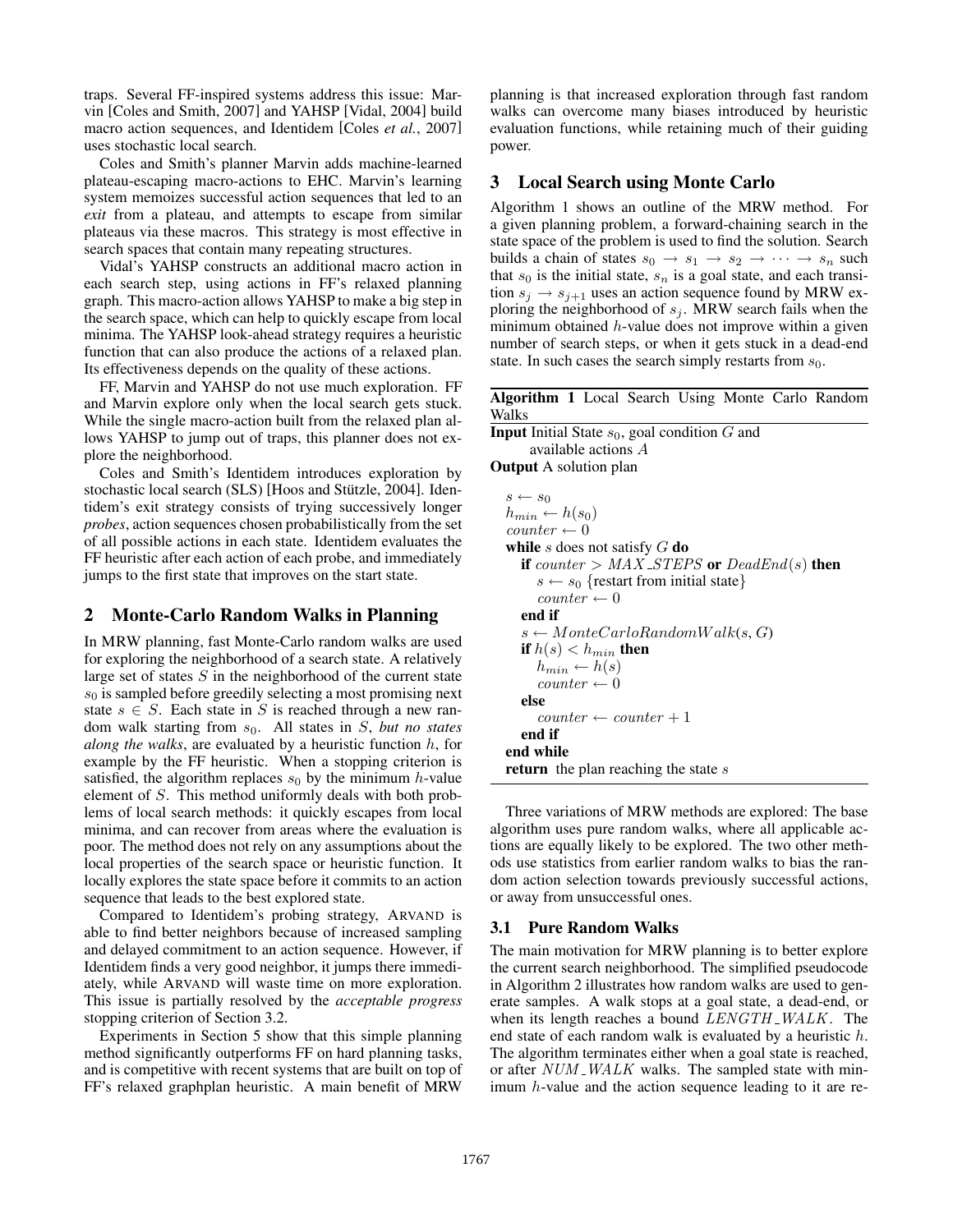turned. If all random walks stop at dead-end states, the start state and an empty sequence are returned.

These limits on the length and the number of random walks have a huge impact on the performance of this algorithm. Good choices depend on the planning problem, and the characteristics of the local search space. While they are constant in the basic algorithm shown here, the next subsection describes how these parameters are adapted dynamically in AR-VAND.

#### Algorithm 2 Pure Random Walk

**Input** current state  $s$ , goal condition  $G$ Output  $s_{min}$ 

1:  $h_{min} \leftarrow INF$ 2:  $s_{min} \leftarrow NULL$ 3: for  $i \leftarrow 1$  to  $NUM$   $WALK$  do  $4:$  $s' \leftarrow s$ 5: for  $j \leftarrow 1$  to LENGTH\_WALK do 6:  $\AA \leftarrow \text{Appliedh}(\mathcal{s}')$ 6:  $A \leftarrow Applica$ <br>7: **if**  $A = \phi$  then 8: break 9: end if 10:  $a \leftarrow UniformlyRandomSelectFrom(A)$  $11:$  $\gamma \leftarrow apply(s', a)$ 12: if s' satisfies  $G$  then 13: **return**  $s'$ 14: end if 15: end for 16: if  $h(s') < h_{min}$  then 17:  $s_{min} \leftarrow s'$ 18:  $h_{min} \leftarrow h(s')$ 19: end if 20: end for 21: if  $s_{min} = NULL$  then 22: return s 23: else 24: return  $s_{min}$ 25: end if

## 3.2 Adapting the Length and Number of Random Walks

#### Random Walk Length

Each run of the Random Walk Algorithm from a new start state uses an *initial length bound*, and successively extends it by *iterative deepening*, similar to the way probes are extended in Identidem. If the best seen  $h$ -value does not change quickly enough, the length bound is increased and the sample space iteratively expands. If the algorithm encounters better states frequently enough, the length bound remains unchanged.

#### Number of Random Walks

The *acceptable progress* mechanism stops exploration if a state with small enough  $h$ -value is reached. This algorithm is much more efficient than using a fixed number of walks.

Let  $h_{min}$  be the minimum h-value encountered so far. The *progress* of walk *n* measures the decrease (if any) in  $h_{min}$ caused by this walk:  $P(n) = \max(0, h_{min}^{old} - h_{min})$ . As

soon as *progress* exceeds an *acceptable progress* threshold, exploration is stopped and the corresponding state is immediately selected. *Acceptable progress*,  $AP(n)$ , is defined as a weighted combination of *progress* made in earlier search steps,  $AP(1) = P(1)$ ,  $AP(n+1) = (1-\alpha)AP(n) + \alpha P(n)$ , with a parameter  $\alpha$ ,  $0 \leq \alpha \leq 1$ . Higher  $\alpha$  values put more emphasis on recent *progress*.

The algorithm requires several parameters such as  $\alpha$  and the length extension schedule for random walks. Fortunately, fixed settings for these parameters, as used in the experiments in Section 5, seem to work well.

## 4 MDA and MHA: Using Online Statistical Action Value Estimates

Pure random walks work poorly in two types of planning problems. First, in problems with a high density of deadend states, most of the walks are aborted and fail to yield new evaluated end states. The other source of trouble are problems with a large average branching factor of 1000 or more. If most actions are detrimental in such a search space, almost all walks will fail to find a better state. These types of situations are generally challenging for local search methods. Most planners use pruning techniques to avoid exploring all possible actions. A popular technique limits the search to *preferred operators* [Helmert, 2006], which are believed to likely lead to progress. Such operators can sometimes be found in the process of computing a heuristic evaluation, at no significant additional cost. The best known example of preferred operators are *helpful actions* from the relaxed planning graph. They are used in planners such as FF, YAHSP, Marvin and Identidem.

### 4.1 Gibbs Sampling for Probabilistic Action Selection

The Monte-Carlo Deadlock Avoidance (MDA) and Monte-Carlo with Helpful Actions (MHA) enhancements address the problems of MRW planning with dead-end states and large branching factors. Their common basic idea is to extract more information than just a single heuristic value from the sampled states, and use this information to improve future random walks. This enhancement is inspired by the history-based techniques in games, such as the history heuristic [Schaeffer, 1989] and rapid action value estimate [Gelly and Silver, 2008]. Both MDA and MHA continuously update an action value  $Q(a)$  for each possible action a, and use these values to bias random walks by Gibbs sampling [Finnsson and Björnsson, 2008]: The probability  $P(a, s)$  that action a is chosen among all applicable actions  $A(s)$  in state s is set to

$$
P(a,s) = \frac{e^{Q(a)/\tau}}{\sum_{b \in A(s)}^{n} e^{Q(b)/\tau}}
$$
 (1)

The parameter  $\tau$  stretches or flattens the probability distribution. MDA and MHA compute  $Q(a)$  differently.

#### 4.2 MDA: Monte-Carlo Deadlock Avoidance

MDA tries to avoid dead-end states by penalizing actions that appear in failed walks. Let  $S(a)$  and  $F(a)$  be the number of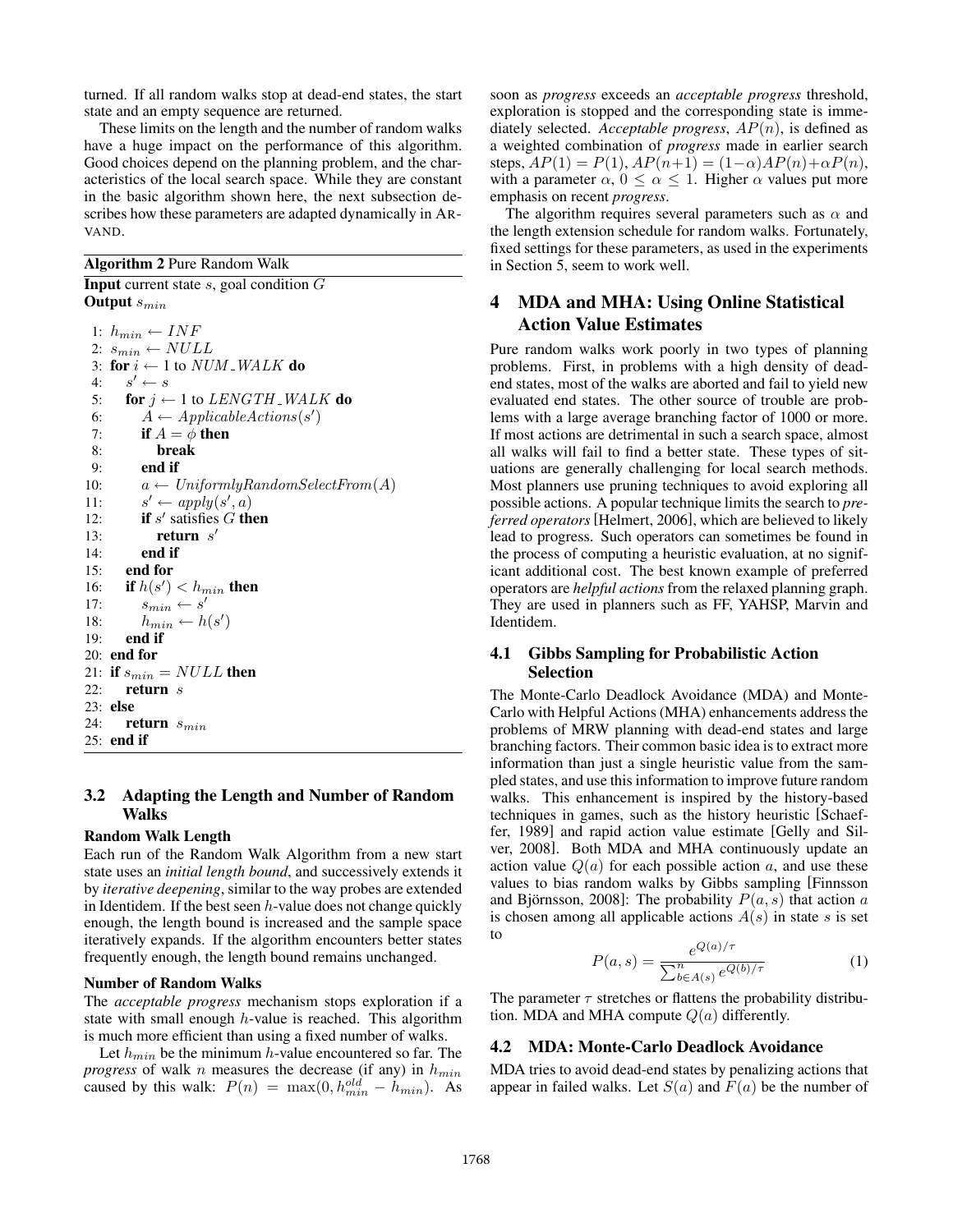| Domain            | <b>ARVAND</b> |         | FF  | Marvin | YAHSP | SGPlan |
|-------------------|---------------|---------|-----|--------|-------|--------|
|                   | Average       | 10 runs |     |        |       |        |
| Airport(50)       | 85            | 92      | 74  | 74     | 72    | 86     |
| Satellite(36)     | 92            | 92      | 100 | 83     | 100   | 83     |
| Tankage(50)       | 86            | 92      | 46  | 40     | 86    | 66     |
| NoTankage(50)     | 94            | 100     | 76  | 54     | 100   | 100    |
| Opt.Telegraph(48) | 10            | 10      | 27  | 19     | 27    | 29     |
| Philosophers(48)  | 81            | 94      | 31  | 63     | 60    | 60     |
| PSR-Small(50)     | 100           | 100     | 96  | 82     | 96    | 94     |
| PSR-Large(50)     | 44            | 48      | -   | 16     | ۰     | 22.    |

Table 1: Percentage of tasks solved. "Average" results are over ten runs. "10 runs" data indicates solved at least once in ten runs. Total number of tasks shown in parentheses after each domain name.

successful and failed random walks that contained action a, respectively. Then set  $Q(a) = 0$  if  $F(a) + S(a) = 0$ , and  $Q(a) = -F(a)/(S(a) + F(a))$  otherwise.

#### 4.3 MHA: Monte-Carlo with Helpful Actions

MHA defines  $Q(a)$  through helpful actions. Ideally, helpful actions would be computed at each step of each random walk. For efficiency, MHA only computes them at endpoints as a byproduct of the heuristic evaluation.  $Q(a)$  counts how often action a was a helpful action at an evaluated endpoint in all random walks so far.

Both MDA and MHA are used as fall-back strategies in ARVAND. The planner always starts with pure random walks, and starts using one of these enhancements only when a threshold is exceeded. MDA is used whenever more than 50% of random walks hit a dead-end. MHA is switched on if the average branching factor exceeds 1000.

#### 5 Experiments

ARVAND is built on top of Fast Downward (FD) [Helmert, 2006]. FD contains an efficient successor generator function and an implementation of the FF heuristic. It supports full propositional PDDL 2.2, including ADL-style conditions and derived predicates. Since FD uses the SAS+ [Bäckström and Nebel, 1995] formalism, STRIPS problems are run through FD's translator first.

ARVAND was tested on all the supported domains from the fourth international planning competition (IPC-4): Pipesworld Tankage, Pipesworld NoTankage, Promela Optical Telegraph, Promela Dining Philosophers, Airport, Satellite, and Power Supply Restoration-PSR. This test suite contains a diverse set of problems, including those that are challenging for both EHC and MRW planning.

ARVAND is compared with FF, Marvin, YAHSP and SG-Plan [Chen *et al.*, 2006]. All these planners participated in IPC-4 and are based on the FF heuristic. ARVAND and FF were run on a 2.5GHz machine. The results for the other three planners [Edelkamp, 2004] were obtained on a 3GHz machine. All tests used 1GB memory and a 30 minute time  $limit.<sup>1</sup>$ 

The results are summarized in Table 1. For each planner/domain pair, the percentage of solved tasks is shown.

| Domain             | PURE RW |         | <b>MDA</b> |         | MHA               |         |
|--------------------|---------|---------|------------|---------|-------------------|---------|
|                    | Avg.    | 10 runs | Avg.       | 10 runs | Avg.              | 10 runs |
| Satellite (36)     | 81      | 83      |            |         | 92                | 92      |
| Opt.Telegraphs(48) | 10      | 10      | 10         | 10      | $\qquad \qquad -$ | -       |
| Philosophers(48)   | 21      | 23      | 81         | 94      | $\qquad \qquad -$ | -       |

Table 2: Percentage of tasks solved for pure random walk, MDA and MHA in three challenging domains.

Missing entries in the table signify that a planner either does not support the domain description, or did not compete in that domain in IPC-4. The results for ARVAND are reported in two columns. In the first column the results are averaged over ten runs, and the second column shows the percentage of tasks that are solved at least once in ten runs. The ten run results can indicate the performance of a basic parallel planner that simply runs ten independent instances of ARVAND. Marvin and ARVAND used the ADL description with derived predicates in the Promela domains Optical Telegraph and Philosophers.

Over ten runs, the results for ARVAND show relatively little variation in terms of the number of solved tasks. Out of the eight tested domains, ARVAND solved the largest number of problems in four under the average measure, and is top in two more domains when given 10 tries. It is also competitive in Satellite, but lags behind in Optical Telegraph. AR-VAND outperforms FF and Marvin in terms of total number of solved problems. The most challenging tests for MRW planning are the two Promela domains and Satellite. The Promela problems contain a high density of dead-end states, while big Satellite tasks have a very large branching factor.

Table 2 illustrates how MDA and MHA contribute to the performance of ARVAND in these domains. Missing entries indicate that this configuration is not used for the corresponding domain. Pure random walk without any fall-back strategy is the weakest configuration in these three domains. In both Promela domains MDA reduces the number of failed random walks by a factor of 10. This results in a huge improvement in Philosophers, but is surprisingly ineffective in Optical Telegraph. This requires further study.

Satellite is an easy domain for FF. The local minima in this domain are not too extensive. Helpful actions very effectively prune irrelevant regions of the search. MHA, which uses helpful actions in a different way, performs better than pure random walk, and solves four more problems on average in this domain.

Figure 1 compares the runtimes of ARVAND and FF in Pipesworld Tankage. For ARVAND, both the median and the minimum time over ten runs are shown. Median time is shown only if a task was solved in all ten runs. Since FF does not do any exploration, it solves the easier tasks much faster than ARVAND. However, in harder problems the benefits of exploration become apparent and ARVAND outperforms FF. For better performance on easier cases, a n-way parallel system could start one copy of FF in addition to  $n - 1$  copies of ARVAND.

Regarding solution length, the focus of the research on AR-VAND so far has been to improve the number of tasks that are solved. Currently, a simple post-processing algorithm is used to remove useless loops in the plan, and to prune single ac-

<sup>&</sup>lt;sup>1</sup>The memory limit is for the planner itself. The SAS+ translation in FD required up to 1.5 GB memory for some of the largest tasks.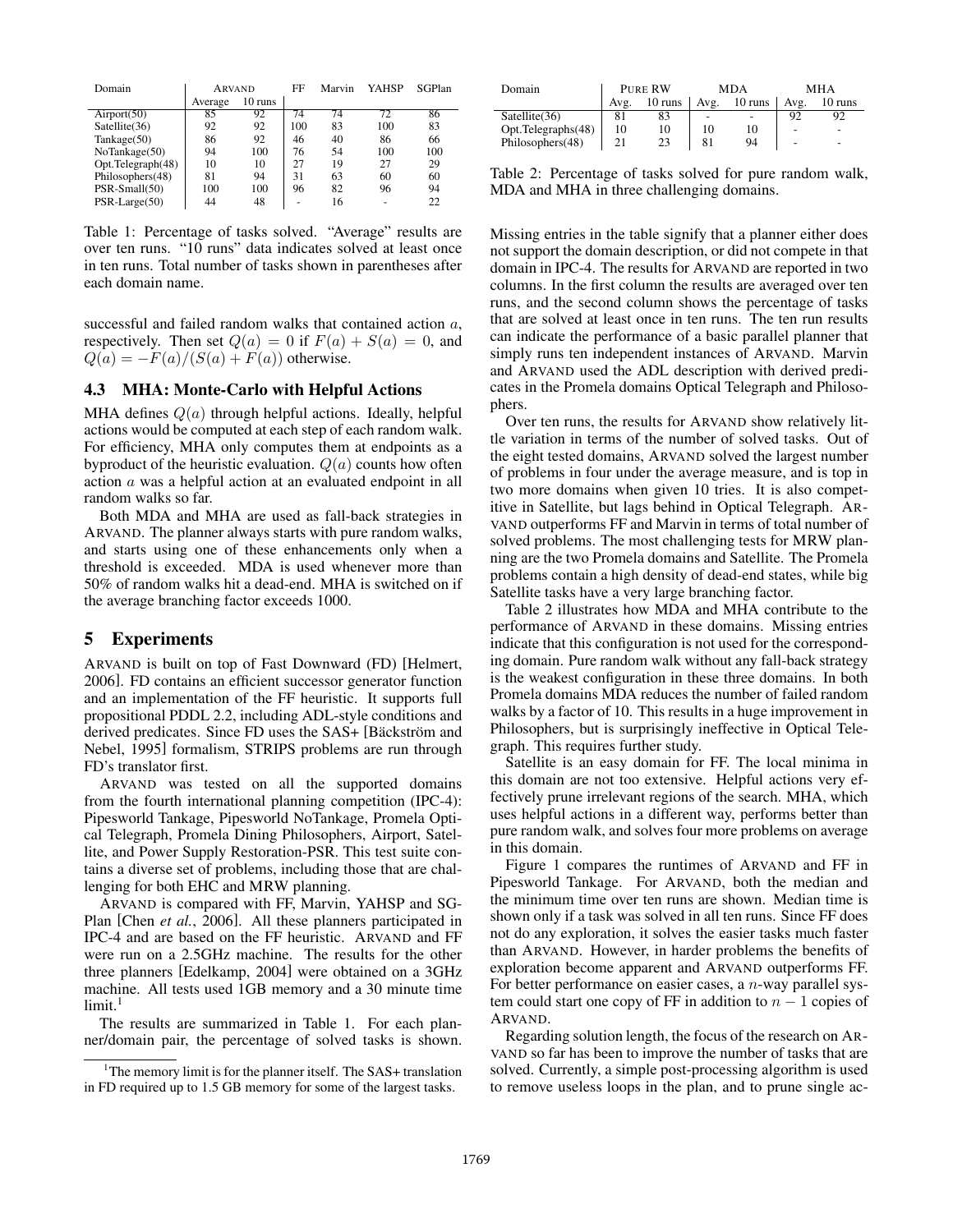tions that are apparently useless. More sophisticated solution length optimization algorithms are a topic for future work. Figure 2 shows the plan length of the obtained solutions by FF, ARVAND, and YAHSP for Tankage. For ARVAND, both the average and the minimum plan length obtained over ten runs are shown. Among the evaluated planners, YAHSP and ARVAND solve the most problems in this domain. In terms of plan quality, the results are worse than FF and close to YAHSP. This pattern can also be seen in the No Tankage domain. However, in other domains YAHSP does better than ARVAND in terms of plan quality.



Figure 1: Runtimes of ARVAND (median and minimum over ten runs) and FF in Tankage.



Figure 2: Plan Lengths of ARVAND (average and minimum over ten runs), YAHSP and FF in Tankage domain.

The parameter values for all configurations are shown in Table 3. All these values were determined experimentally and were fixed in all the tested domains. The parameters EXTENDING\_PERIOD and EXTENDING\_RATE control the length extending schedule. For example, the values of 300 and 1.5 for pure RW mean that if the best seen h-value does not improve over 300 random walks, then  $LENGTH$  WALK is increased by a factor of 1.5.

| Parameters       | Pure RW | MDA  | MHA  |
|------------------|---------|------|------|
| $\alpha$         | 09      | 09   | 0.9  |
| NUM_WALK         | 2000    | 2000 | 2000 |
| LENGTH WALK      | 10      |      | 10   |
| EXTENDING_PERIOD | 300     | 300  | 300  |
| EXTENDING_RATE   | 1.5     |      | 1.5  |
| MAX_STEPS        |         |      |      |
|                  |         | () 5 |      |

Table 3: Parameters used in different configurations.

Most parameter settings in Table 3 are the same for all three methods, except for length extension in MDA. In this method, most of the early random walks in problems with a high density of dead-end states are aborted. Therefore, the initial value of LENGTH\_WALK is lowered to one, in order to decrease the probability of hitting a dead-end in early walks. A larger  $EXTENDING\_RATE$  enables MDA to explore more in the later walks. In all configurations, setting  $\alpha = 0.9$  heavily biases the *acceptable progress* towards recent progress in the search. Settings for the temperature  $\tau$  reflect the fact that the average Q-values are much larger for MHA than for MDA.

## 6 Conclusion

This research shows how Monte-Carlo search can improve the solving power of classical deterministic planners. To the best of our knowledge, this is the first successful use of Monte-Carlo search as the main search method of a classical planner. Contrary to greedy local search methods that try to immediately exploit their local knowledge, MRW planning explores the local search space by using random walks. Many random walks are tested from a search state until either a state with *acceptable progress* is found, or the number of random walks exceeds a pre-set limit. The algorithmic benefits of the provided exploration are twofold: First, the method is more robust in presence of misleading heuristic estimates, since it obtains more information from the local neighborhood. Second, when the search is trapped in local minima, the iteratively deepening random walks can rapidly find an exit. A practical benefit of Monte-Carlo explorations is that they can be easily parallelized.

Two different techniques, MDA and MHA, use the outcome of earlier random walks to provide better guidance for exploration in the search space. Experiments showed that both techniques can be very effective in problems that are hard for pure random walks.

In the ARVAND planning system, MRW is used in conjunction with the FF heuristic. The presented results show that ARVAND outperforms FF for hard problems in most of the tested domains, and is competitive with other state of the art planning systems that are based on the FF heuristic.

## 7 Future Work

For future work, there are many research avenues to explore to improve MRW planning. First, ARVAND and *Identidem* should be compared in detail since they both use stochastic approaches.